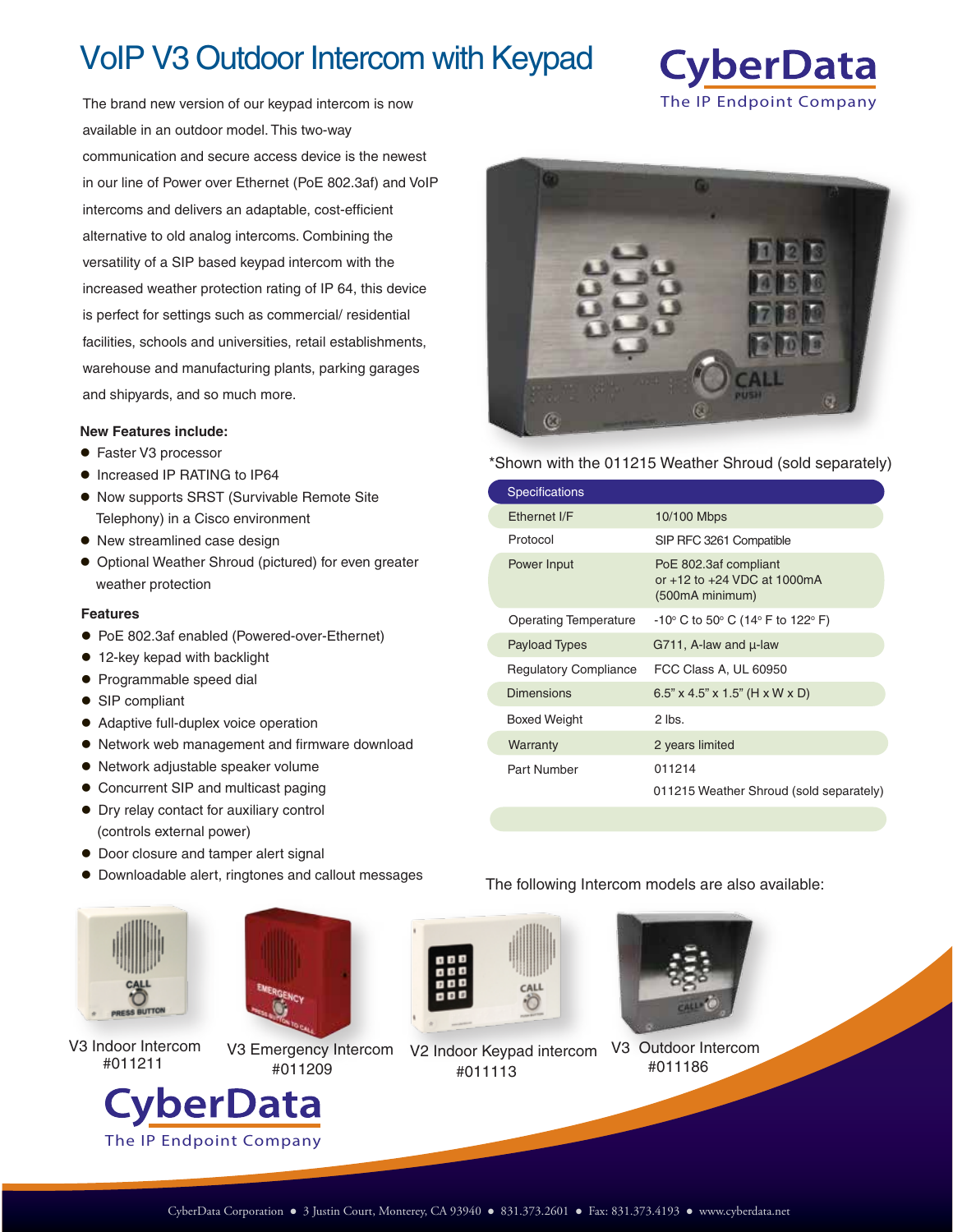### VoIP V3 Outdoor Intercom with Keypad